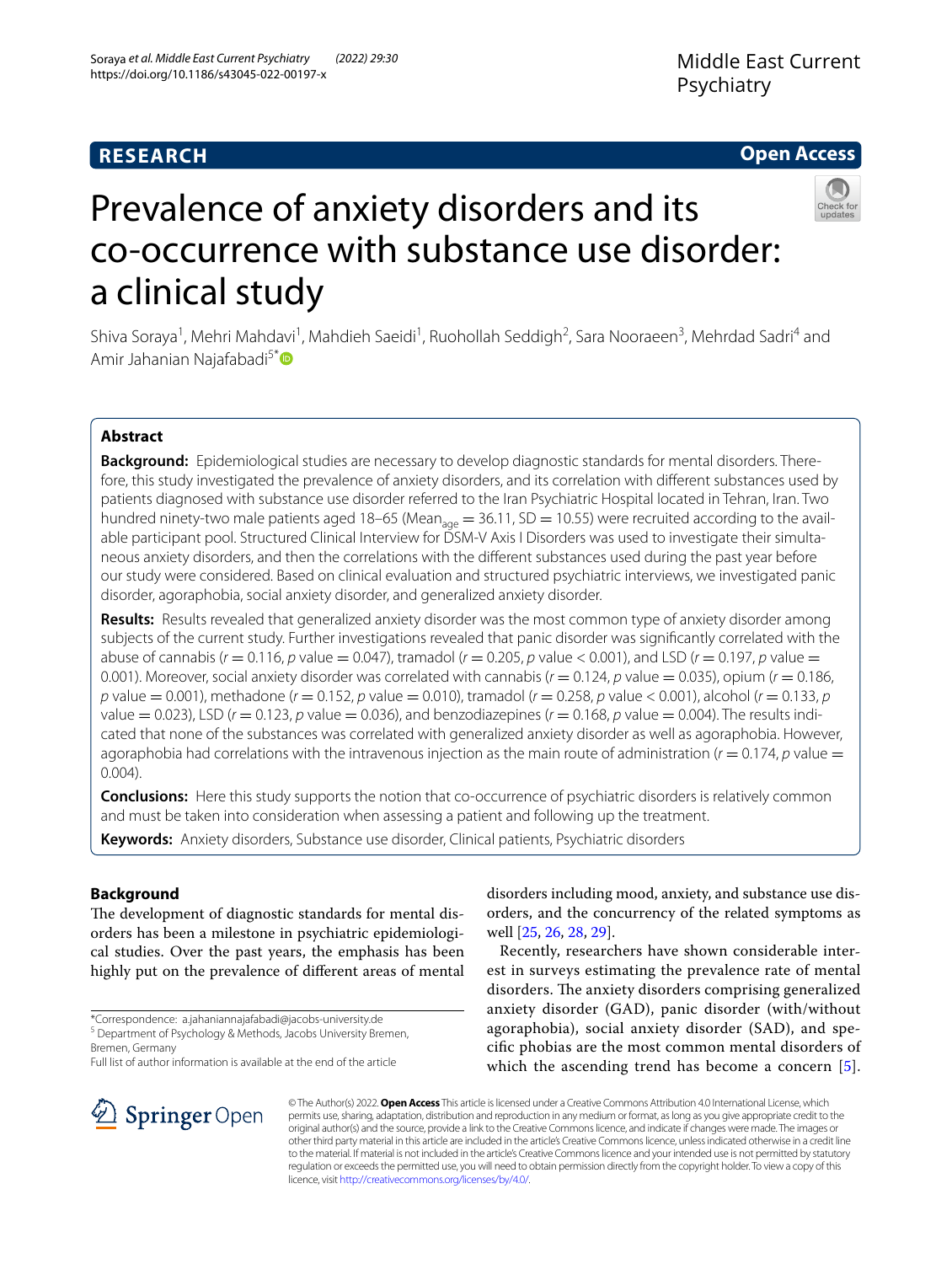However, some experts have challenged the idea of a mental health crisis that has been claimed in the past three decades and have related this issue to the change of population and research methods [\[4](#page-6-0)]. According to the epidemiological surveys, the lifetime prevalence of anxiety disorders has been estimated as 14.5–33.7% meaning that up to approximately one-third of individuals are afected by any kinds of anxiety disorders at least once in their life [[3](#page-6-1)].

Substance use disorders bring another domain of mental health into focus. They are associated with socioeconomic issues besides health problems [[7](#page-7-5)]. As much as anxiety disorders, substance use disorders are frequent according to the investigations in the USA population in which lifetime prevalence has been estimated as 14.6% [[24](#page-7-6)].

One of the signifcant topics in this feld of study is the simultaneous occurrence of mental disorders which has received attention in recent years. The most common co-existing disorders are anxiety, mood, and substance use disorders [\[12](#page-7-7), [14](#page-7-8), [30](#page-7-9)]. In many cases, the frst exposure to illicit drugs occurs in adolescence [[21](#page-7-10)]. This may advance towards a substance dependence accompanied by anxiety symptoms which can lead to malfunction in adulthood [[11](#page-7-11), [22\]](#page-7-12). On the other hand, some of the studies indicate that anxiety disorder is a predisposing factor for substance use disorder and the individuals sufering from anxiety are more prone to substance use and dependence in the future [[13](#page-7-13), [15](#page-7-14), [17](#page-7-15), [20\]](#page-7-16). Several models have been developed to explain the relationships between anxiety/mood disorders and substance abuse including "precipitation", "self-medication", and "shared vulnerability" hypotheses. According to the "precipitation" model, the process starts with substance abuse and then leads to anxiety/mood disorders. In this case anxiety/mood disorders are substance-induced. In addition, this process might happen in the opposite way as well that is called the "self-medication" model. According to this hypothesis, individuals with anxiety/mood disorders engage in substance abuse so that they can cope with the disturbing symptoms of their disorders. Both of these models suggest a causal pathway based on the temporal sequence of the disorders. Furthermore, the "shared vulnerability" model indicates that common biologic and psychosocial risk factors predispose an individual to both anxiety/mood disorders and substance use disorders simultaneously. Several studies have shown that these mechanisms can interact and produce greater efects through synergism [[10](#page-7-17), [18](#page-7-18)]. Due to the mutual cause and effect pattern, the comorbidity leads to remarkable impacts on the clinical course of the disorders and the outcome of the treatment [\[2](#page-6-2), [24](#page-7-6)].

According to a study in the USA, 17.7% of the subjects with substance use disorder were diagnosed with anxiety disorders at the same time [\[2](#page-6-2)]. In reviewing the literature, few studies have focused on the correlations between the substance type and anxiety disorders among individuals with substance use disorder. According to a study conducted by de Matos et al. in Brazil, individuals with post-traumatic stress disorder (PTSD) and generalized anxiety disorder (GAD) were major consumers of illicit substances such as stimulants. Moreover, tobacco dependence was more prevalent in subjects with agoraphobia [[6\]](#page-7-19). Other studies in Australia and Canada showed that alcohol and cannabis are among the most common substances used by individuals seeking treatment whom 70.5% were diagnosed with anxiety-related disorders  $[21, 27]$  $[21, 27]$  $[21, 27]$  $[21, 27]$ . The Iranian Mental Health Survey revealed that opioid use disorders were the most common type of substance use disorders in the Iranian population showing signifcant associations with mood and anxiety-related disorders [[1\]](#page-6-3).

Considering the co-occurrence of anxiety disorders and substance use disorders is still crucial in mental health care. As stated above, both disorders are highly frequent and overlapping which play important roles in both individuals' quality of life and public health. This study aimed to identify the prevalence and probable associations of anxiety-related disorders with diferent substances used by patients with substance use disorder.

## **Methods**

#### **Design and sample**

This cross-sectional study used a convenience sample of 292 male patients. All of the participants were between 18 and 65 years old (Mean age =  $36.11$ , SD =  $10.55$ ) and among the outpatients referred to the Iran Psychiatric Hospital located in Tehran, Iran, from March 2020 to March 2021. To enter the survey, all of the subjects had to be primarily diagnosed with substance use disorder determined by Structured Clinical Interview for DSM-V Axis I Disorders (SCID-I) in the outpatient clinic. Moreover, initial assessments were considered to confrm that the subjects did not have any signs and symptoms regarding acute episodes of psychosis, major depressive disorder, and mania. Patients with acute signs and symptoms of psychotic and mood disorders, and with the anxietyrelated symptoms being justifable with an underlying disease or a medical condition, were excluded. In addition, it was important to ensure that none of the patients with the symptoms of substance withdrawal or intoxication at the time of interview were included in this study. By checking the medical records and asking goaloriented questions during the interviews, the anxietyrelated symptoms induced by withdrawal or intoxication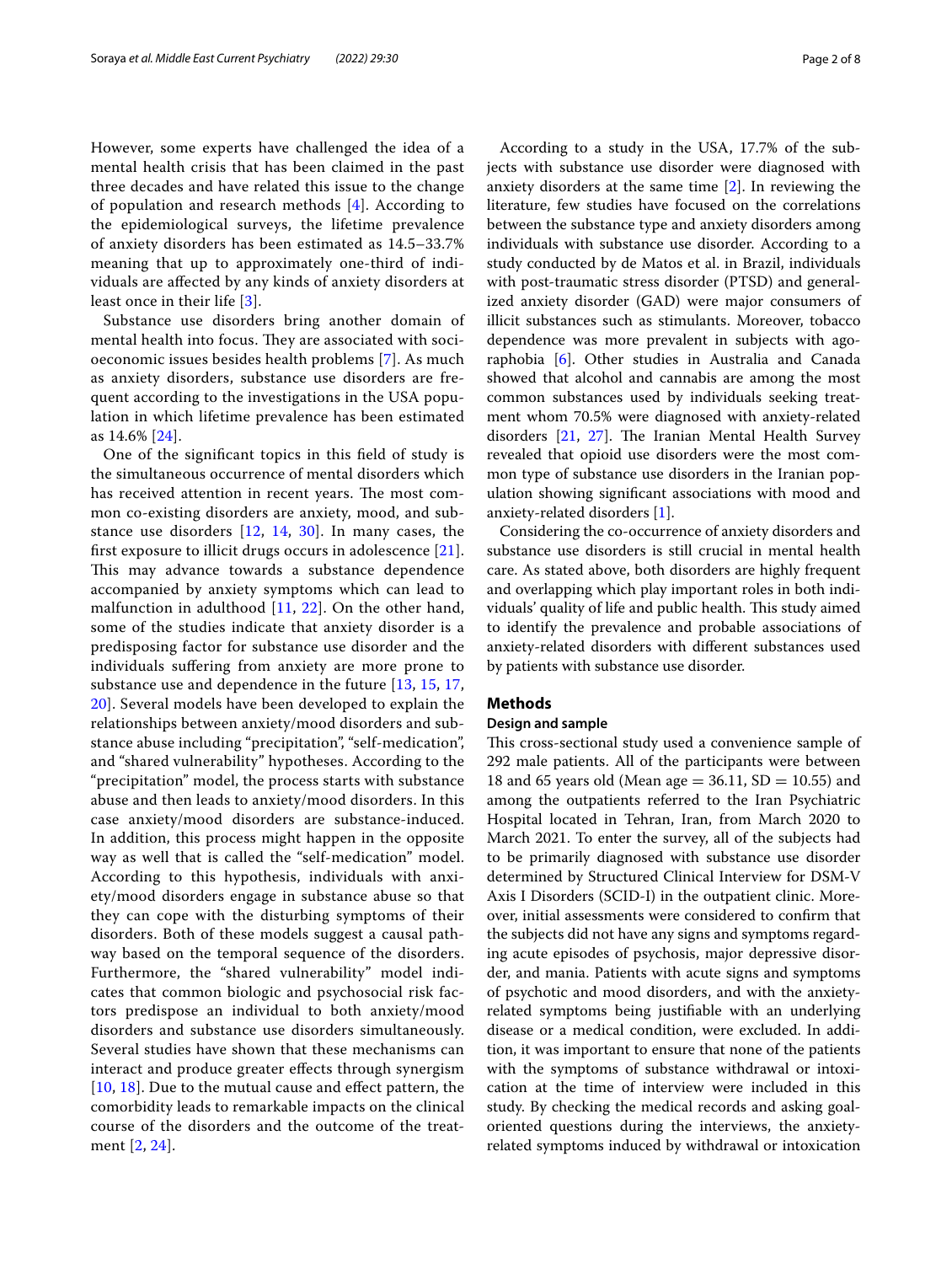were ruled out. Prior ethical approval was obtained from the Research Ethical Committee of Iran University of Medical Sciences to conduct this study (No. 15054). Permission was granted to use participants' data for current research by obtaining informed consent in Persian language based on the World Medical Association (WMA) Declaration of Helsinki [[31\]](#page-7-21). None of the subjects refused to continue with the interviews in the middle of the project.

#### **Procedure**

After obtaining the written informed consent from the participants and the initial assessments, the principal structured interview was conducted. Demographic and social status data was gathered by utilizing a standard questionnaire. Patients' characteristics such as age, gender, marital status, level of education, fnancial situation, occupation, past medical and psychiatric history as well as drug, substance (including the type of substance), and alcohol use, and smoking behaviors were recorded. Participants were diagnosed with substance use disorder and anxiety disorders using the Structured Clinical Interview for DSM-V Axis I Disorders (SCID-I). SCID is a diagnostic tool that is utilized to systematically identify the DSM major diagnoses  $[9]$  $[9]$ . This structured interview takes approximately 1–2 h in practice. In the current study, the Persian version of SCID was administered by trained mental health professionals [[23\]](#page-7-23). In this descriptive study, anxiety disorders were categorized as panic disorder (PD), agoraphobia, social anxiety disorder (SAD), and generalized anxiety disorder (GAD). The participants of this study did not sufer from obsessive compulsive disorder (OCD) and post-traumatic stress disorder (PTSD). OCD and PTSD have been removed from the anxiety disorders category in the latest edition of DSM and are classified elsewhere. Therefore, the patients suffering from these two disorders were excluded from this study at the time of interview. In addition, other medical conditions such as diabetes mellitus, thyroid disease, coronary artery disease, convulsion, human immunodefciency virus (HIV) and hepatitis B virus (HBV), and hepatitis C virus (HCV) infections were investigated.

## **Statistical analyses**

Data management and analyses were performed using IBM SPSS Statistics for Windows, version 27.0. (Armonk, NY: IBM Corp.). Descriptive analysis was conducted to report frequencies in various categories. General linear model and Pearson correlation coefficient (Pearson's r) were used to investigate the correlations between substance type and diferent anxiety disorders. Signifcance level and confdence intervals were considered 0.05 and 95.0% respectively.

### **Results**

As can be seen in Table [1](#page-3-0), over half of the subjects were unmarried (57.2%). Moreover, the majority of the participants had not fnished high school (53.1%) and only 8.6% of them were holders of a bachelor's or a higher degree. In addition, 154 participants were unemployed (52.8%) (Table [1\)](#page-3-0).

Statistical analysis showed that tobacco was the most common substance (89.4%) used by participants followed by crystal (53.8%) and heroin (49.7%) (Table [2\)](#page-4-0). Furthermore, smoking (84.9%) and intravenous injection (9.6%) were the most and the least common routes of administration respectively. Comparison of the frequencies revealed that generalized anxiety disorder (GAD) was the most common type of anxiety disorder among subjects of the current study (28.4%) (Table [3](#page-4-1)).

Further investigations revealed that PD was signifcantly correlated with the abuse of cannabis ( $r = 0.116$ , *p* value = 0.047), tramadol (*r* = 0.205, *p* value < 0.001), and LSD  $(r = 0.197, p$  value = 0.001). Moreover, SAD was correlated with cannabis  $(r = 0.124, p$  value = 0.035), opium (*r* = 0.186, *p* value = 0.001), methadone (*r* = 0.152, *p* value = 0.010), tramadol (*r* = 0.258, *p* value  $(6.001)$ , alcohol ( $r = 0.133$ ,  $p$  value = 0.023), LSD ( $r =$ 0.123, *p* value = 0.036), and benzodiazepines ( $r = 0.168$ ,  $p$  value = 0.004). The results indicated that none of the substances was correlated with GAD as well as agoraphobia (Table [4\)](#page-4-2). However, agoraphobia had correlations with the intravenous injection as the main route of administration ( $r = 0.174$ ,  $p$  value = 0.004).

The average duration of substance use was 15.86 years  $(SD = 10.04)$ . The mean age of onset was 20.32  $(SD = 10.04)$ . 7.53) for the substance use. Further analyses showed no correlations between anxiety disorders and other medical conditions (see "Procedure" section) such as viral infections, diabetes mellitus, thyroid disease, and coronary artery disease. Moreover, the duration of substance use and the age of onset were not correlated with any of the anxiety disorders (Tables [5](#page-4-3) and [6](#page-5-0)).

## **Discussion**

In this study, we aimed to identify the prevalence and probable associations of anxiety-related disorders with diferent substances used by patients diagnosed with substance use disorder.

Anxiety disorders (AD) and substance use disorder (SUD) are remarkably common, addressing the mental health and socio-economic conditions of individuals. Several reports have shown that co-occurrence of an AD and SUD afect the clinical course and treatment outcomes to a very great extent [\[19](#page-7-24)].

Concerning the main research question, it was found that there are probably anxiety-related symptom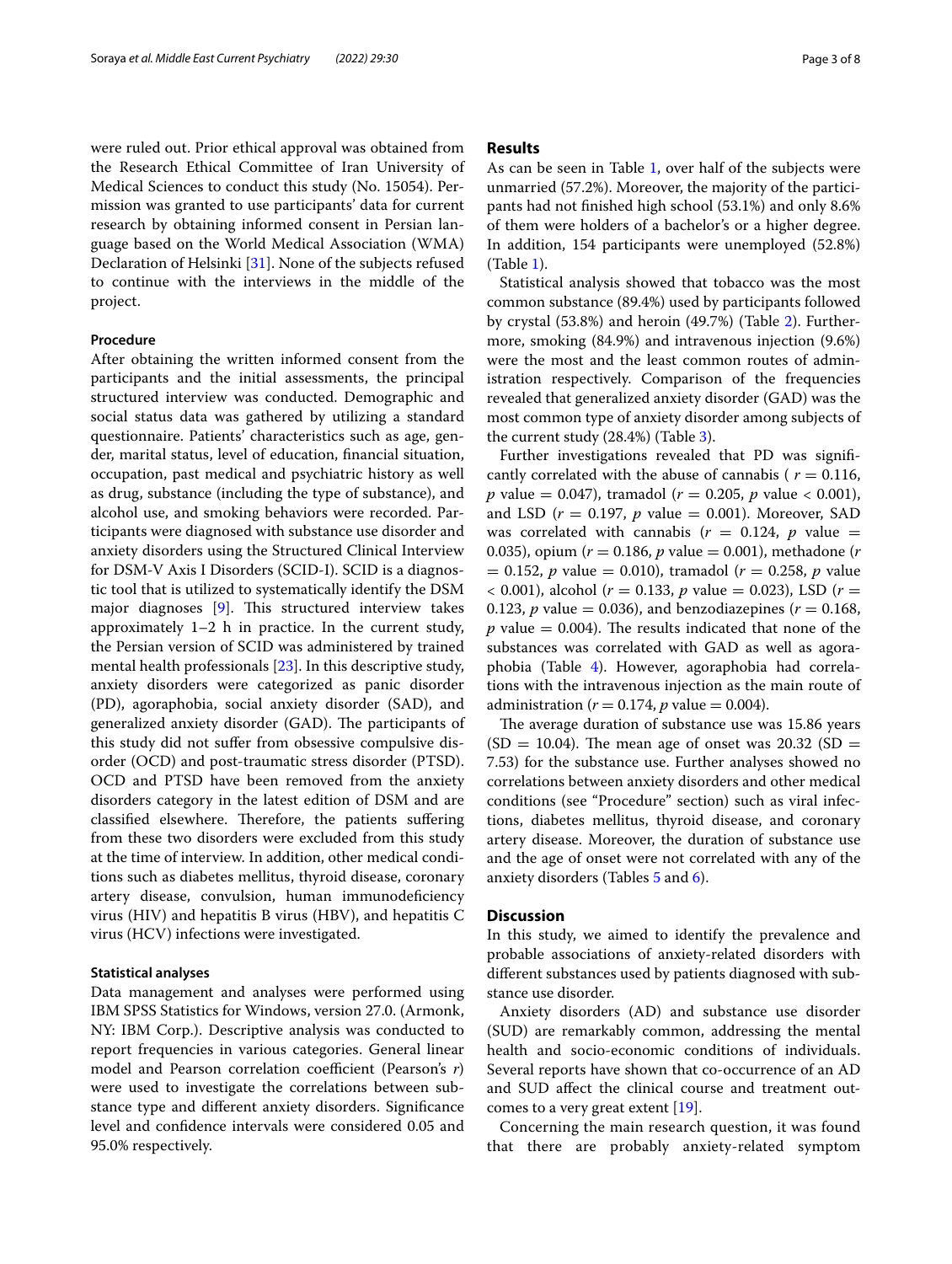|                                                                                       |                        |                                                                                                                               |     | 2.4           |
|---------------------------------------------------------------------------------------|------------------------|-------------------------------------------------------------------------------------------------------------------------------|-----|---------------|
|                                                                                       |                        | Missing Employed Unemployed Retired Missing                                                                                   | 54  | 52.8          |
|                                                                                       | Occupation             |                                                                                                                               | 128 | 43.8          |
|                                                                                       |                        |                                                                                                                               |     | $\frac{3}{2}$ |
|                                                                                       |                        | Bachelor's<br>degree or<br>higher                                                                                             |     | 8.6           |
| ion of the subjects<br><b>Table 1</b> Marital status, education level, and occupation | <b>Education level</b> |                                                                                                                               |     | 38.0          |
|                                                                                       |                        | Single Married Widowed Divorced Separated Missing Illiterate Didnot-finish High<br>high-school - school - school<br>- diploma |     | 51.7          |
|                                                                                       |                        |                                                                                                                               |     |               |
|                                                                                       |                        |                                                                                                                               |     |               |
|                                                                                       |                        |                                                                                                                               |     |               |
|                                                                                       |                        |                                                                                                                               | 24  | $\approx$     |
|                                                                                       |                        |                                                                                                                               |     |               |
|                                                                                       |                        |                                                                                                                               |     | 29.1          |
|                                                                                       | Marital status         |                                                                                                                               | 167 | 57.2          |
|                                                                                       |                        |                                                                                                                               |     |               |

<span id="page-3-0"></span>

| strating and and and contrating to a those interviews interviews.<br>)<br>)<br>) |  |
|----------------------------------------------------------------------------------|--|
|                                                                                  |  |
| J                                                                                |  |
|                                                                                  |  |
|                                                                                  |  |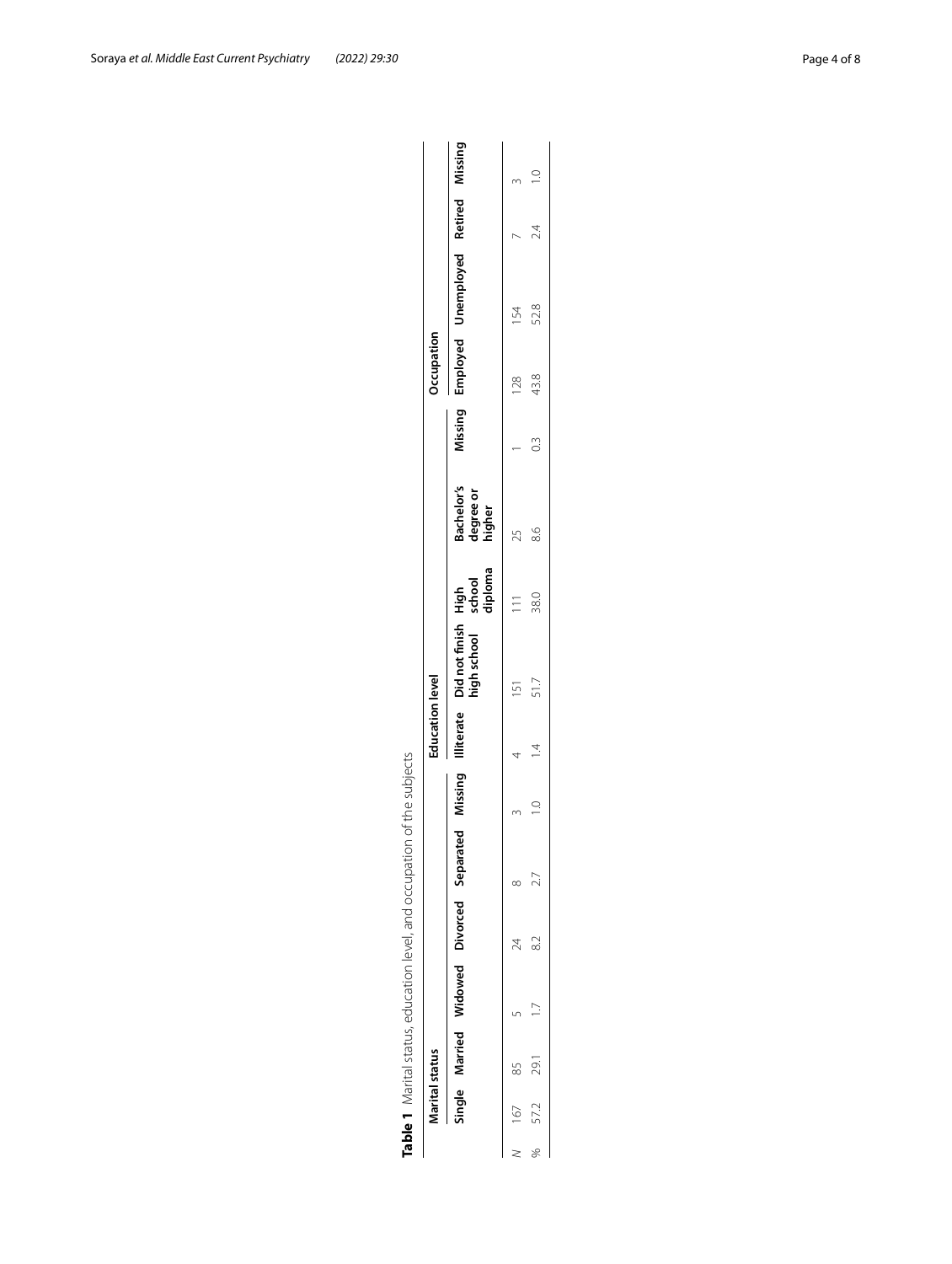|   | Crvstal | <b>Cannabis</b> | Opium | Heroin | Methadone | <b>Tramadol</b> | Alcohol | <b>LSD</b> | Benzodiazepine | <b>Tobacco</b> |
|---|---------|-----------------|-------|--------|-----------|-----------------|---------|------------|----------------|----------------|
|   | 157     | 130             | 140   | 145    |           | 82              |         | 44         |                | 261            |
| % | 53.8    | 44.5            | 47.9  | 49.7   | 43.5      | 28.1            | 42.1    | 15.1       | 38.0           | 89.4           |

<span id="page-4-0"></span>**Table 2** Frequency of different substances used by patients with substance use disorder

<span id="page-4-1"></span>**Table 3** Frequency of diferent anxiety disorders in patients with substance use disorder

|      | PD <sup>a</sup> | Agoraphobia | <b>SAD</b> <sup>b</sup> | GAD <sup>c</sup> |
|------|-----------------|-------------|-------------------------|------------------|
| N    |                 |             | 64                      | 83               |
| $\%$ | 10.6            | 5.8         | 21 9                    | 28.4             |

<sup>a</sup> Panic disorder

<sup>b</sup> Social anxiety disorder

<sup>c</sup> Generalized anxiety disorder

patterns among patients with SUD. Moreover, the current study found that participants who were engaged in substance abuse were relatively young adults. In addition, a remarkable portion of the sample was at high risk of psychiatric problems regarding marital and socioeconomic status. Another important fnding is that most of the participants were tobacco smokers (89.4%), but cigarette smoking was not correlated with any of the anxiety disorders. However, in a similar study by de Matos et al., tobacco dependence/abuse was

<span id="page-4-2"></span>

|  |  |  | Table 4 Correlations between anxiety disorders and different substances used by patients with substance use disorder |  |  |  |  |  |
|--|--|--|----------------------------------------------------------------------------------------------------------------------|--|--|--|--|--|
|--|--|--|----------------------------------------------------------------------------------------------------------------------|--|--|--|--|--|

|                  |                | Crystal | Cannabis | Opium    | Heroin | Methadone | Tramadol | Alcohol  | <b>LSD</b> | <b>Benzodiazepine</b> | <b>Tobacco</b> |
|------------------|----------------|---------|----------|----------|--------|-----------|----------|----------|------------|-----------------------|----------------|
| PD <sup>a</sup>  | p value        | 0.900   | 0.047    | 0.667    | 0.081  | 0.563     | 0.000    | 0.058    | 0.001      | 0.744                 | 0.875          |
|                  |                | 0.007   | 0.116    | 0.025    | 0.102  | 0.034     | 0.205    | 0.111    | 0.197      | 0.019                 | 0.009          |
| Agoraphobia      | p value        | 0.658   | 0.425    | 0.682    | 0.207  | 0.771     | 0.503    | 0.550    | 0.320      | 0.580                 | 0.913          |
|                  |                | 0.026   | $-0.047$ | 0.024    | 0.074  | 0.017     | 0.039    | $-0.035$ | 0.058      | 0.033                 | 0.007          |
| SAD <sup>b</sup> | <i>p</i> value | 0.184   | 0.035    | 0.001    | 0.380  | 0.010     | 0.000    | 0.023    | 0.036      | 0.004                 | 0.398          |
|                  |                | 0.078   | 0.124    | 0.186    | 0.052  | 0.152     | 0.258    | 0.133    | 0.123      | 0.168                 | $-0.051$       |
| GAD <sup>c</sup> | p value        | 0.516   | 0.423    | 0.072    | 0.229  | 0.954     | 0.057    | 0.810    | 0.213      | 0.710                 | 0.786          |
|                  |                | 0.038   | $-0.047$ | $-0.106$ | 0.071  | $-0.003$  | 0.112    | 0.014    | 0.073      | 0.022                 | 0.016          |

<sup>a</sup> Panic disorder

<sup>b</sup> Social anxiety disorder

<sup>c</sup> Generalized anxiety disorder

<span id="page-4-3"></span>

|                  |         | Diabetes mellitus<br>$N = 13$ | <b>Thyroid disease</b><br>$N = 7$ | Coronary<br>artery<br>disease<br>$N = 10$ | Convulsion<br>$N=20$ | <b>HIV</b> infection<br>$N=2$ | <b>HBV</b> infection<br>$N=2$ | <b>HCV</b> infection<br>$N = 4$ |
|------------------|---------|-------------------------------|-----------------------------------|-------------------------------------------|----------------------|-------------------------------|-------------------------------|---------------------------------|
| PD <sup>a</sup>  | p value | 0.754                         | 0.367                             | 0.979                                     | 0.424                | 0.634                         | 0.640                         | 0.308                           |
|                  |         | $-0.019$                      | $-0.054$                          | $-0.002$                                  | $-0.048$             | $-0.024$                      | $-0.028$                      | 0.062                           |
| Agoraphobia      | p value | 0.751                         | 0.320                             | 0.432                                     | 0.893                | 0.743                         | 0.743                         | 0.641                           |
|                  |         | 0.019                         | 0.059                             | $-0.047$                                  | $-0.008$             | $-0.020$                      | $-0.020$                      | $-0.028$                        |
| SAD <sup>b</sup> | p value | 0.440                         | 0.671                             | 0.120                                     | 0.714                | 0.346                         | 0.339                         | 0.287                           |
|                  |         | 0.046                         | 0.025                             | 0.093                                     | 0.022                | 0.057                         | 0.058                         | $-0.065$                        |
| GAD <sup>c</sup> | p value | 0.149                         | 0.990                             | 0.552                                     | 0.452                | 0.491                         | 0.485                         | 0.899                           |
|                  |         | 0.086                         | 0.001                             | $-0.036$                                  | 0.045                | 0.042                         | 0.042                         | $-0.008$                        |

<sup>a</sup> Panic disorder

<sup>b</sup> Social anxiety disorder

<sup>c</sup> Generalized anxiety disorder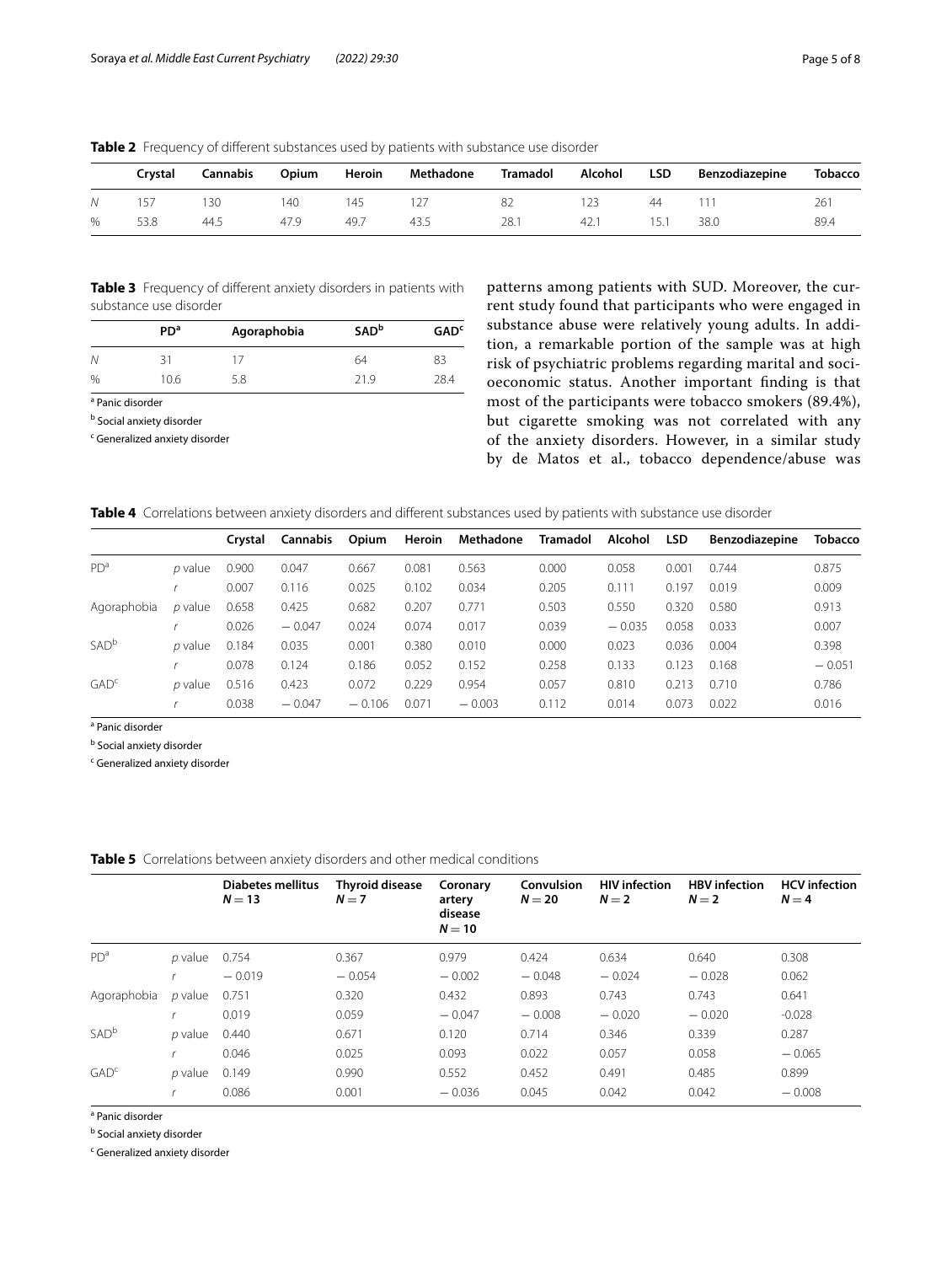|                     | Mean  | <b>Standard</b> | <b>PD<sup>a</sup></b> |          | Agoraphobia    |          | <b>SAD</b> <sup>b</sup> |          | <b>GAD<sup>c</sup></b> |          |
|---------------------|-------|-----------------|-----------------------|----------|----------------|----------|-------------------------|----------|------------------------|----------|
|                     |       | deviation       | <i>p</i> value        |          | <i>p</i> value |          | p value                 |          | p value                |          |
| Duration (year)     | 15.86 | 10.04           | 0.951                 | $-0.004$ | 0.560          | 0.037    | 0.992                   | 0.001    | 0.478                  | $-0.080$ |
| Age of onset (year) | 20.32 | 7.53            | 0.401                 | $-0.054$ | 0.629          | $-0.031$ | 0.529                   | $-0.040$ | 0.567                  | 0.037    |

<span id="page-5-0"></span>**Table 6** Correlations between anxiety disorders and the duration of substance use and the age of substance use onset

<sup>a</sup> Panic disorder

<sup>b</sup> Social anxiety disorder

<sup>c</sup> Generalized anxiety disorder

signifcantly prevalent in individuals with agoraphobia [[6](#page-7-19)]. Another study by Ping Wu et al. on a sample of 781 adolescents revealed signifcant associations between cigarette smoking and AD in general among boys and girls. However, they found no evidence of associations between GAD and frequent cigarette smoking in males [[32\]](#page-7-25). Crystal and heroin were the other two common substances reported by subjects. Although opium abuse was less common than heroin abuse in this study, other investigations in Iran have introduced opioid use disorder as the most common substance disorder [[1\]](#page-6-3). However, this disagreement might be due to sample differences. As the participants of the current study were recruited from drug treatment services, the investigation by Amin-Esmaeili et al. was based on a household survey. Another possible explanation for this is that opium and opioids such as tramadol, methadone, etc. have been considered separately in this study. In addition, these fndings might be indicative of a change in drug abuse patterns which needs to be addressed in future research with a wider scope. In this study, GAD was found to be the most common type of AD. This result refects that of de Matos et al. who also reported that GAD is signifcantly prevalent in substance users. However, our research showed no signifcant correlations between a specifc substance and GAD despite the high prevalence. In addition, the results indicate that cannabis, tramadol, and LSD are all associated with both PD and SAD. Regarding cannabis, diferent studies have shown diverse outcomes. Some studies reported that cannabis abuse was associated with SAD and GAD, but others showed no signifcant correlations [[16\]](#page-7-26). In this study, no correlation was found between anxiety disorders and the duration of substance use regarding to their age of substance use onset. This might be due to the interruptions of substance use during their clinical course and then the distortion of the given information. In addition, none of the anxiety disorders were correlated to the other medical diseases. A possible explanation for this is the small number of the participants sufering from other medical conditions such as infections and coronary artery disease. Therefore, broader research with a larger sample size in each subgroup of the medical conditions is recommended.

A note of caution is due here since all the participants of this study were males. Gender diferences might have considerable impacts on all the patterns discussed above. It is also important to bear in mind that all of the subjects were individuals seeking treatment or further assessments for simultaneous psychiatric disorders. These patients have probably higher insight of their health conditions due to disturbing symptoms, more severe problems, and medical advice on the reference to treatment centers which leads to higher presentation of comorbidities in the clinical setting. Therefore, these results need to be interpreted with caution as it may not be indicative of the trends in general population. The findings of this study support the notion that co-occurrence of psychiatric disorders is relatively common and must be taken into consideration when assessing a patient. Another limitation of this study was the missing and unreliable data on the dosage of substance used by the participants. The substance users often give imprecise information on the dosage. Moreover, due to the diversity of the sources of provision, the dosage cannot be relied on even in case of a good medical history.

The exact cause and effect patterns in AD and SUD are not well-established yet. This is probably due to the complexity of the biopsychosocial aspects of the psychiatric disorders. Difficulty in recalling the exact sequence of symptoms by the patients might be a problem when investigating the disorders to understand which one is the primary or the secondary cause. Many Studies have supported diferent causality pathways including "shared vulnerability", "precipitation", and "self-medication" hypotheses [[8](#page-7-27), [18](#page-7-18)]. Environmental factors such as family issues, lack of education, social stress, fnancial problems etc. can expose an individual to both AD and SUD. In addition, genetic susceptibility plays an important role as a common predisposing factor to psychiatric disorders. This idea which has been called the "shared vulnerability" hypothesis may explain the general correlations between SUD and AD regardless of the primary/secondary disorder. Additionally, the patients with SUD may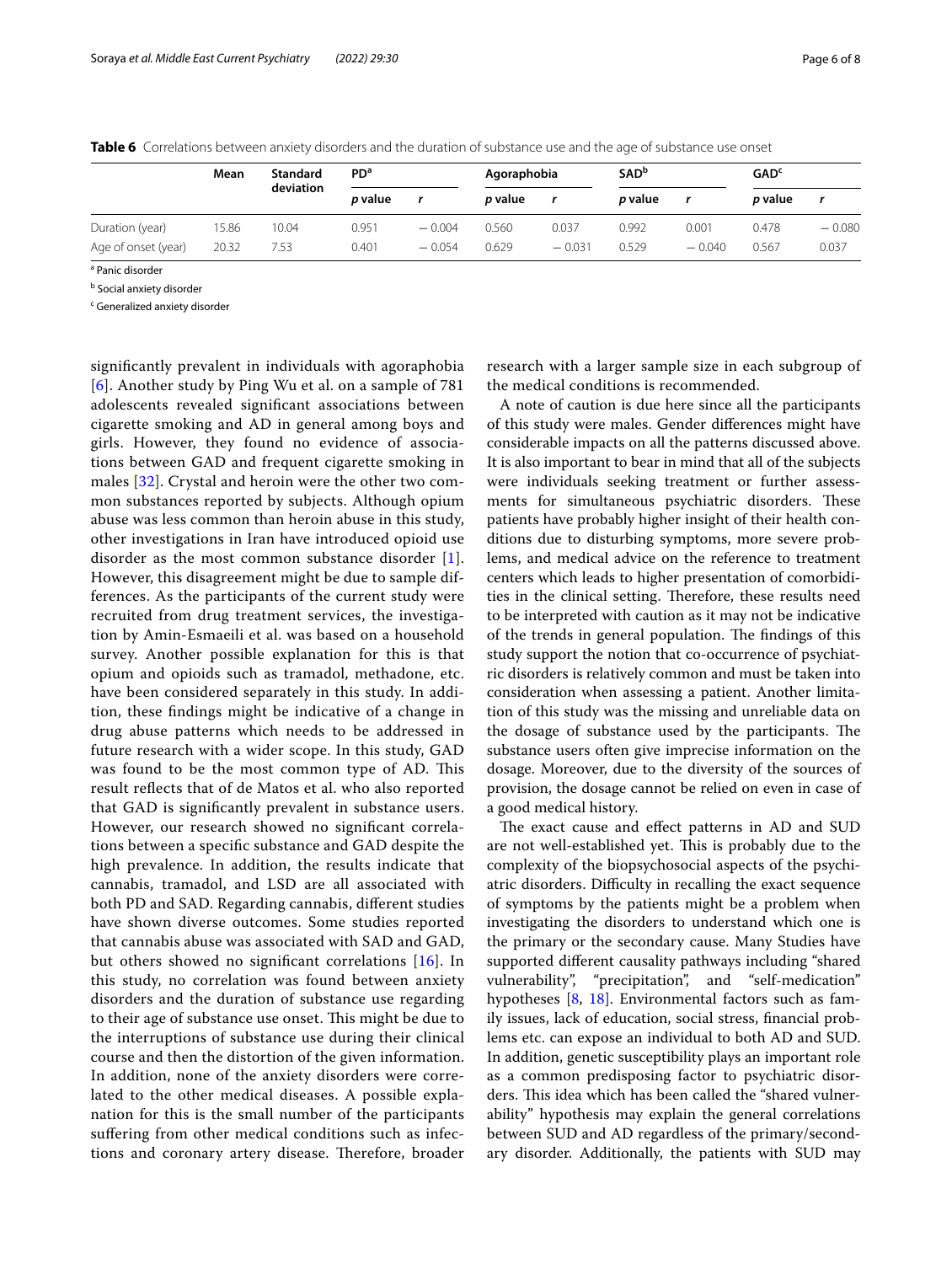experience subsequent anxiety-related symptoms due to the use and/or withdrawal of the illicit drugs. According to the "precipitation" model, these symptoms may fnally lead to a secondary AD. Moreover, patients with anxietyrelated symptoms may turn to illicit drugs to relieve their symptoms. This idea is explained by the "self-medication" hypothesis. For example, cannabis use may result in panic attacks and cessation of prolonged use of it may cause nervousness, sleep difficulties, restlessness, anxiety, and depressed mood. As a result, one may engage in more use of cannabis or other illicit drugs to overcome the disturbing symptoms of intoxication or withdrawal. Furthermore, patients with social anxiety disorder may use alcohol or cannabis to ft in the challenging social situations. Since this approach brings a relatively temporary relief and positive emotion, frequent drug abuse is likely to become problematic ending up in a vicious cycle. Although diferent mechanisms may underlie the co-occurrence of AD and SUD, it is beyond the scope of the current study to determine the ones that apply to this study group since the main focus of this study was to investigate the co-occurrence of the disorders. It should be pointed out that anxiety symptoms may be induced by the overdose or withdrawal of the substance. In the case of intoxication or withdrawal, the related symptoms are usually severe leading to the hospitalization of the substance users. Thus, these patients are usually managed in the inpatient rather than the outpatient settings.

Nonetheless, patients with AD are probably at higher risk of developing SUD and vice versa. Since comorbidities may complicate the treatment of SUD, this issue is important not only in the initial assessments but also in follow-up sessions. Thereby, an integrated and multidisciplinary approach is needed to understand which of these disorders should be targeted in diferent stages of treatment and rehabilitation. A future study with a larger sample size is recommended. Further work is required to explore the temporal precedence of AD and SUD and identify possible cause and efect mechanisms.

## **Conclusions**

Patients with substance use disorder are potentially diagnosed with an anxiety disorder at the same time. Considering the frequent co-occurrence of these disorders and the correlations between a distinct substance and diferent anxiety disorders is of crucial importance when assessing patients and planning treatments and follow-ups.

#### **Abbreviations**

SCID-I: Structured Clinical Interview for DSM-V Axis I Disorders; DSM-V: Diagnostic and Statistical Manual of Mental Disorders 5th edition; AD: Anxiety disorder; SUD: Substance use disorder; PD: Panic disorder; GAD: Generalized anxiety disorder; SAD: Social anxiety disorder.

#### **Disclosure**

This research is a piece of bigger project leading to the Psychiatric degree for Dr. Mehri Mahdavi at the Research Centre of addiction and risky behavior, Department of Psychiatry, School of Medicine, Iran University of Medical Sciences, Tehran, Iran. Part of this manuscript was presented by Amir Jahanian Najafabadi as a conference abstract titled "Anxiety related disorders are correlated with substance use: a clinical study "in an International Congress of the World Association for Stress Related and Anxiety Disorders, held on 20–22 September 2021 in Vienna, Austria, and the abstract was published by Journal of Neural Transmission, page 1788 (J Neural Transm, 2021, 128:1767–1812).

#### **Authors' contributions**

SS, MM, RS, and MAS: conceptualization and design of the study, methodology, data collection, supervision. AJN: investigation, data curation, original draft preparation, validation, formal analyses, visualization, reviewing, and editing manuscript. SN and MES: literature review, original draft preparation and validation. The author(s) read and approved the fnal manuscript.

#### **Availability of data and materials**

The dataset that was generated and analyzed during the current study will be made available on publication in an Open Science Framework repository on OSF.io.

#### **Declarations**

#### **Consent to publication**

Not applicable.

#### **Ethics approval and consent to participate**

Prior ethical approval was obtained from the Research Ethical Committee of Iran University of Medical Sciences to conduct this study (No. 15054). Permission was granted to use participants' data for current research by obtaining informed consent in Persian language based on the Declaration of Helsinki.

#### **Competing interests**

All authors declare that they have no competing interests.

#### **Author details**

<sup>1</sup> Research Center for Addiction and Risky Behaviors, Iran University of Medical Sciences, Tehran, Iran. <sup>2</sup>Spiritual Health Research Center, Iran University of Medical Sciences, Tehran, Iran. <sup>3</sup> Mental Health Research Center, School of Behavioral Sciences and Mental Health, Iran University of Medical Sciences, Tehran, Iran. <sup>4</sup> Faculty of Medicine, Tehran University of Medical Sciences, Tehran, Iran.<sup>5</sup> Department of Psychology & Methods, Jacobs University Bremen, Bremen, Germany.

Received: 11 January 2022 Accepted: 4 April 2022 Published online: 20 April 2022

### **References**

- <span id="page-6-3"></span>1. Amin-Esmaeili M, Rahimi-Movaghar A, Sharif V, Hajebi A, Radgoodarzi R, Mojtabai R, Hefazi M, Motevalian A (2016) Epidemiology of illicit drug use disorders in Iran: prevalence, correlates, comorbidity and service utilization results from the Iranian Mental Health Survey. Addiction *111*(10):1836–1847. <https://doi.org/10.1111/add.13453>
- <span id="page-6-2"></span>2. Back SE, Brady KT (2008) Anxiety disorders with comorbid substance use disorders: diagnostic and treatment considerations. Psychiatr Ann 38(11). <https://doi.org/10.3928/00485713-20081101-01>
- <span id="page-6-1"></span>3. Bandelow B, Michaelis S (2015) Epidemiology of anxiety disorders in the 21st century. Dial Clin Neurosci 17(3):327. [https://doi.org/10.31887/dcns.](https://doi.org/10.31887/dcns.2015.17.3/bbandelow) [2015.17.3/bbandelow](https://doi.org/10.31887/dcns.2015.17.3/bbandelow)
- <span id="page-6-0"></span>4. Baxter AJ, Scott KM, Ferrari AJ, Norman RE, Vos T, Whiteford HA (2014) Challenging the myth of an "epidemic" of common mental disorders: trends in the global prevalence of anxiety and depression between 1990